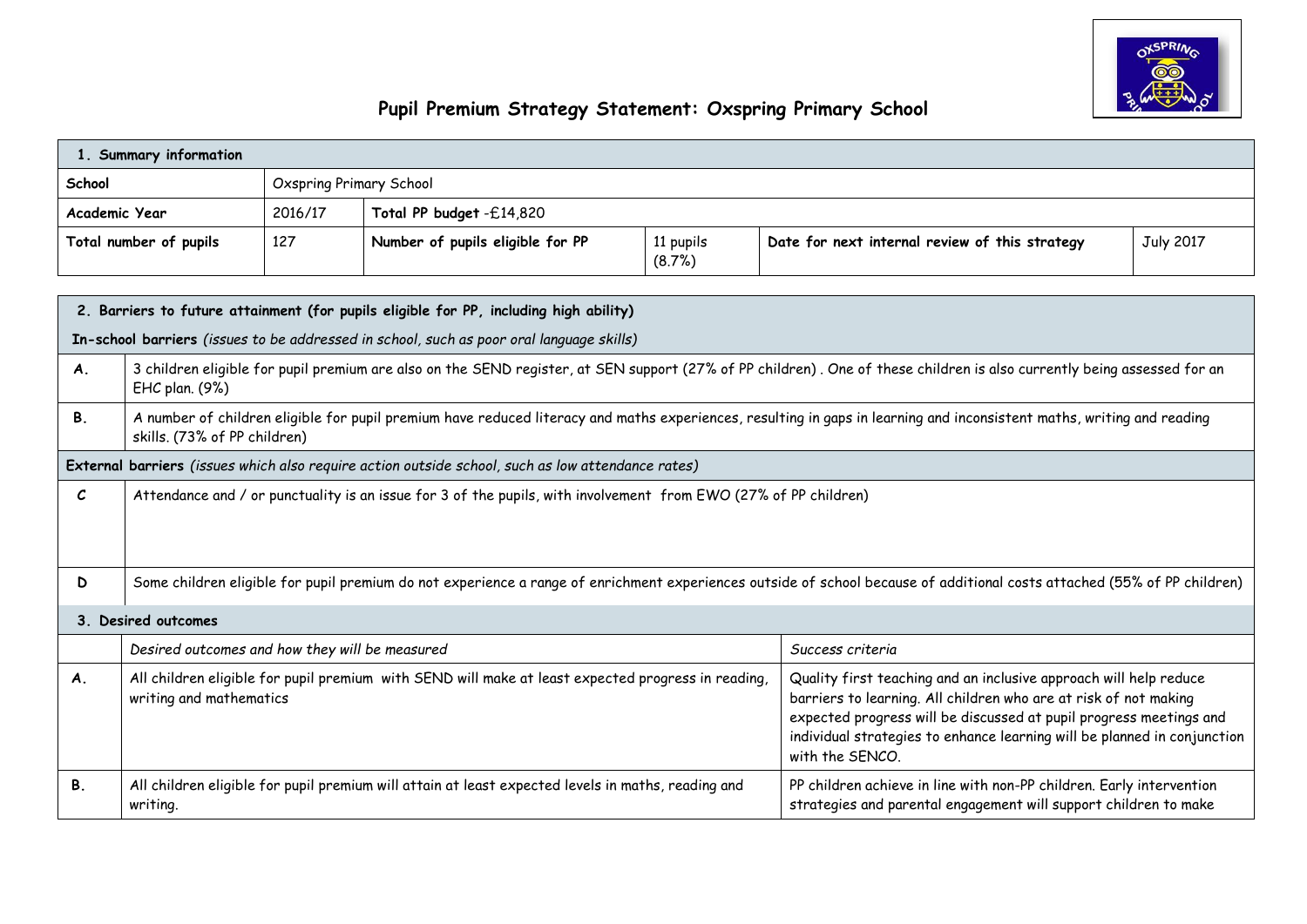|                 |                                                                                                                                                                                         | expected progress in reading, writing and maths ensuring that there<br>is no gap for disadvantaged children. Targeted interventions in EYFS<br>and all year groups will support all children, particularly those who are<br>at risk of falling behind.                                                                                                                                                                                                                                                         |
|-----------------|-----------------------------------------------------------------------------------------------------------------------------------------------------------------------------------------|----------------------------------------------------------------------------------------------------------------------------------------------------------------------------------------------------------------------------------------------------------------------------------------------------------------------------------------------------------------------------------------------------------------------------------------------------------------------------------------------------------------|
| $\mathcal{C}$ . | The attendance of PP children improves.                                                                                                                                                 | Reduce persistent absentees / punctuality issues among pupils eligible<br>for PP<br>EWO involvement will not be needed.<br>Attendance for the PP children is in line with national.                                                                                                                                                                                                                                                                                                                            |
| D.              | All children who are eligible for pupil premium will be supported to engage in a wide range of<br>enrichment opportunities and financial support will be provided to ensure engagement. | Pupils will experience residential trips and educational visits. There<br>will be a focus on enhancing cultural and enrichment opportunities by<br>working with visitors linked to topic work and whole school themes.<br>All of the children will learn an instrument in KS2 (Y4/5) and there<br>will be opportunities for children to access music tuition if an<br>aptitude is shown. Children will be encouraged to participate in a<br>range of extra-curricular activities and funding will be provided. |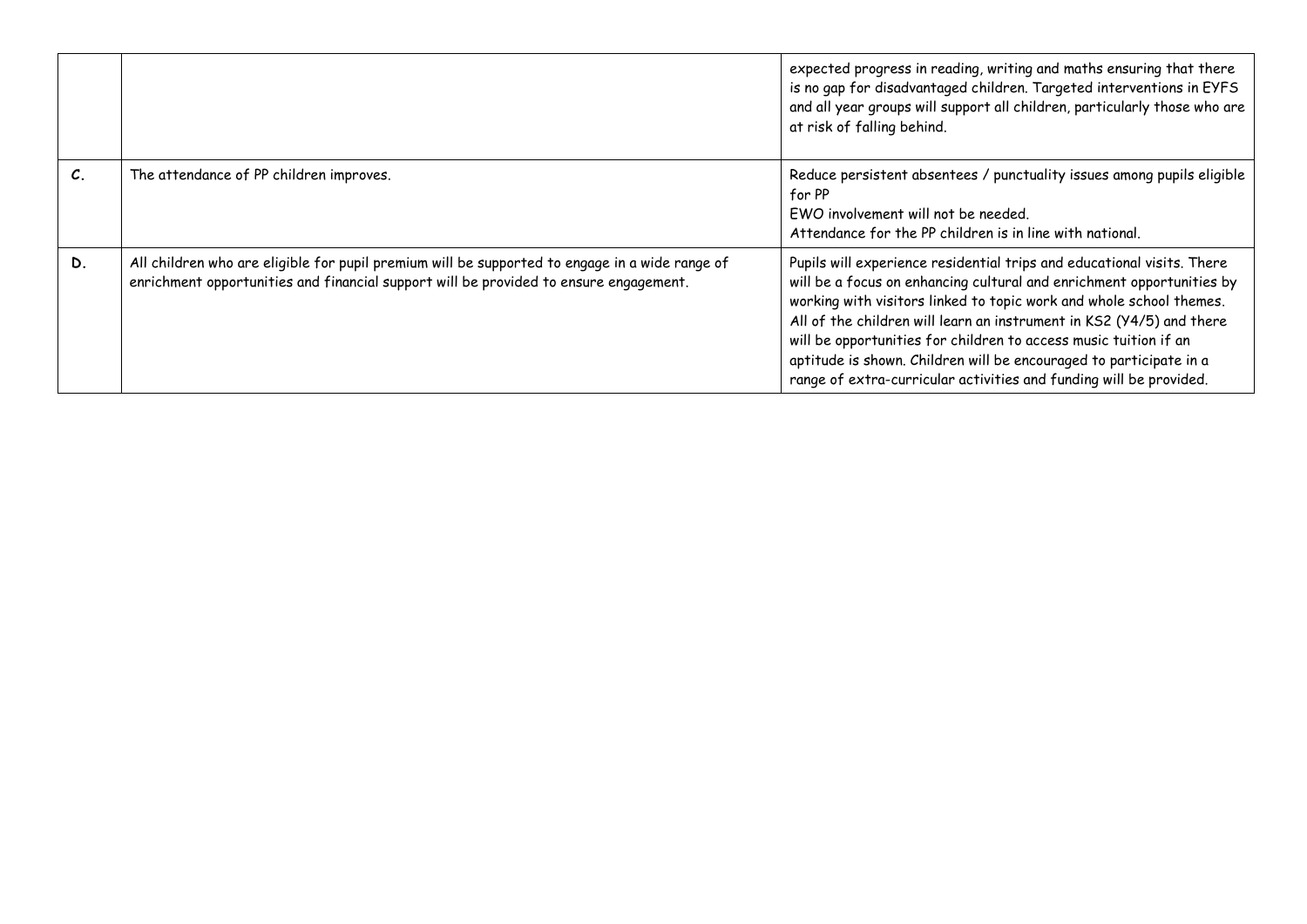| 4. Planned expenditure                                                                                                                                                                      |                                                                                                                                                           |                                                                                                                                                                                                                                                                                                 |                                                                                                                                                                                                                               |            |                                                                        |                                                                                                                                                                                                                                                                                                                                                                                  |  |
|---------------------------------------------------------------------------------------------------------------------------------------------------------------------------------------------|-----------------------------------------------------------------------------------------------------------------------------------------------------------|-------------------------------------------------------------------------------------------------------------------------------------------------------------------------------------------------------------------------------------------------------------------------------------------------|-------------------------------------------------------------------------------------------------------------------------------------------------------------------------------------------------------------------------------|------------|------------------------------------------------------------------------|----------------------------------------------------------------------------------------------------------------------------------------------------------------------------------------------------------------------------------------------------------------------------------------------------------------------------------------------------------------------------------|--|
| Academic year                                                                                                                                                                               | 2016/17                                                                                                                                                   |                                                                                                                                                                                                                                                                                                 |                                                                                                                                                                                                                               |            |                                                                        |                                                                                                                                                                                                                                                                                                                                                                                  |  |
| The three headings below enable schools to demonstrate how they are using the pupil premium to improve classroom pedagogy, provide targeted support and support whole school<br>strategies. |                                                                                                                                                           |                                                                                                                                                                                                                                                                                                 |                                                                                                                                                                                                                               |            |                                                                        |                                                                                                                                                                                                                                                                                                                                                                                  |  |
| Quality of teaching for all                                                                                                                                                                 |                                                                                                                                                           |                                                                                                                                                                                                                                                                                                 |                                                                                                                                                                                                                               |            |                                                                        |                                                                                                                                                                                                                                                                                                                                                                                  |  |
| Desired outcome                                                                                                                                                                             | Chosen action /<br>approach                                                                                                                               | What is the evidence and<br>rationale for this choice?                                                                                                                                                                                                                                          | How will you ensure it is<br>implemented well?                                                                                                                                                                                | Staff lead | When will you review<br>implementation?                                | Evaluation / lessons<br>learned.<br>Action/approach to<br>continue?                                                                                                                                                                                                                                                                                                              |  |
| staff<br>Improve<br>understanding<br>0f<br>children's<br>positive<br>approaches to learning<br>through a whole school<br>approach<br>growth<br>to<br>mindset pedagogy.                      | Programme of<br>CPD for all staff.<br>Programme of<br>assemblies for<br>children.<br>Implementation<br>of growth<br>mindset thinking<br>into all lessons. | Growth mindset thinking is<br>strategy that has proved<br>effective in a range of<br>settings. Whole school CPD<br>ensures consistency of<br>approach.<br>Negative approaches to<br>learning are barriers to<br>attainment and progress for<br>some pupils, especially<br>disadvantaged groups. | The effectiveness of the<br>whole school approach will be<br>monitored in lesson<br>observations and professional<br>discussions.<br>The impact on groups and<br>individuals will be evidenced in<br>pupil progress meetings. | SI/PW      | Impact will be<br>reviewed and reported<br>in the Summer term<br>2017. | Positive attitudes towards<br>learning evidenced from<br>lesson observations and<br>drop ins. High profile of<br>'the power of yet'.<br>Growth mindset thinking is<br>also high profile in daily<br>assemblies and excellent<br>learning assemblies.<br>Further explore positive<br>attitudes towards learning<br>through next year's<br>appointment of Pupil<br>Parliament MPs. |  |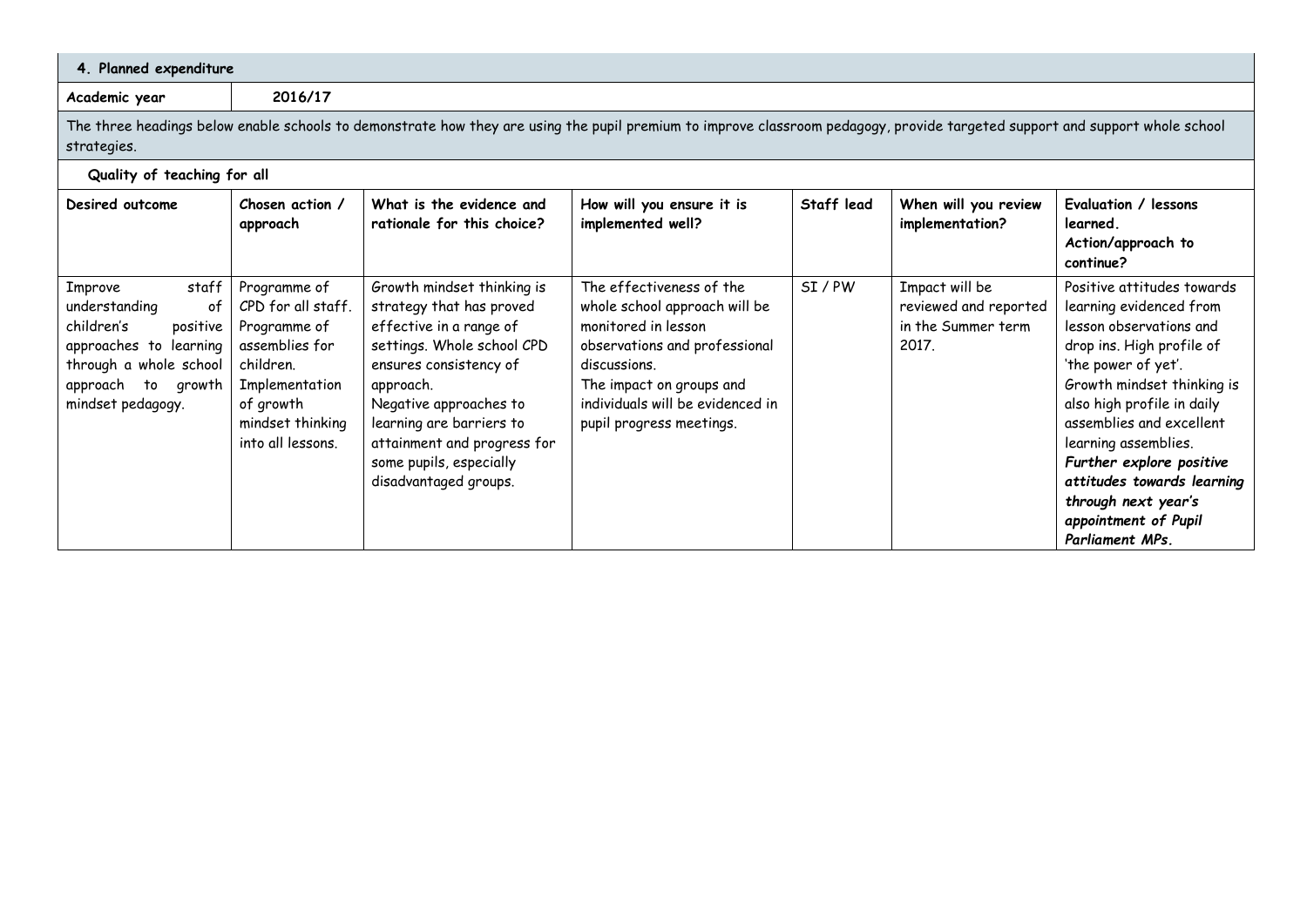| Improve staff         | Programme of      | National focus on developing      | The impact of training on       | HR / EW / | Reports about             | Involvement with South        |
|-----------------------|-------------------|-----------------------------------|---------------------------------|-----------|---------------------------|-------------------------------|
| understanding of      | CPD for all staff | greater depth and mastery         | classroom practice will be      | SI/AT     | identified groups of      | Yorkshire Maths Hub and       |
| provision for greater | on greater depth  | the<br>curriculum.<br>across      | monitored through book          |           | children will be shared   | staff training has            |
| depth and mastery.    | and mastery,      | Further research has shown        | scrutinies, drop ins and lesson |           | with governors and        | increased staff confidence    |
|                       | using             | the effectiveness of using        | observations.                   |           | monitored across the      | and understanding of the      |
|                       | independent       | independent                       | There will be a positive impact |           |                           | principles of greater depth   |
|                       |                   | learning                          |                                 |           | year.<br>Outcomes will be |                               |
|                       | learning          | strategies, open questioning      | on the number of children       |           |                           | and mastery. This will        |
|                       | strategies; open  | and developing higher order       | eligible for pupil premium      |           | reviewed in July 2017.    | continue to be an on-going    |
|                       | questioning and   | thinking skills to enhance        | making at least good or better  |           |                           | focus as we move into         |
|                       | developing higher | first<br>quality<br>teaching      | progress and attaining at least |           |                           | 2017-18, following subject    |
|                       | order thinking    | approaches. As a result,          | age related expectations or     |           |                           | leader action research.       |
|                       | skills to enhance | attainment and progress will      | greater depth in reading,       |           |                           | The range of monitoring       |
|                       | quality first     | be accelerated showing a          | writing and mathematics.        |           |                           | activities show that pupils   |
|                       | teaching. The     | high and moderate impact          |                                 |           |                           | are using a range of          |
|                       | school will       | for low cost.                     |                                 |           |                           | independent learning          |
|                       | extend links with | These approaches will be          |                                 |           |                           | strategies and the            |
|                       | Thurgoland        | used to enable more able          |                                 |           |                           | implementation of a           |
|                       | Primary School    | pupils to achieve 'greater        |                                 |           |                           | 'learner's toolkit' continues |
|                       | to enhance        | depth' by the end of Year 6       |                                 |           |                           | to support this.              |
|                       | greater depth     | reading,<br>writing<br>in.<br>and |                                 |           |                           | At least good progress for    |
|                       | and mastery       | mathematics.                      |                                 |           |                           | pupil premium pupils within   |
|                       | opportunities.    |                                   |                                 |           |                           | whole school tracking.        |
|                       |                   |                                   |                                 |           |                           | Continue to target more       |
|                       |                   |                                   |                                 |           |                           | able PP pupils and            |
|                       |                   |                                   |                                 |           |                           | borderline GDS PP pupils      |
|                       |                   |                                   |                                 |           |                           | for greater depth in 2017     |
|                       |                   |                                   |                                 |           |                           | $-18.$                        |
|                       |                   |                                   |                                 |           |                           |                               |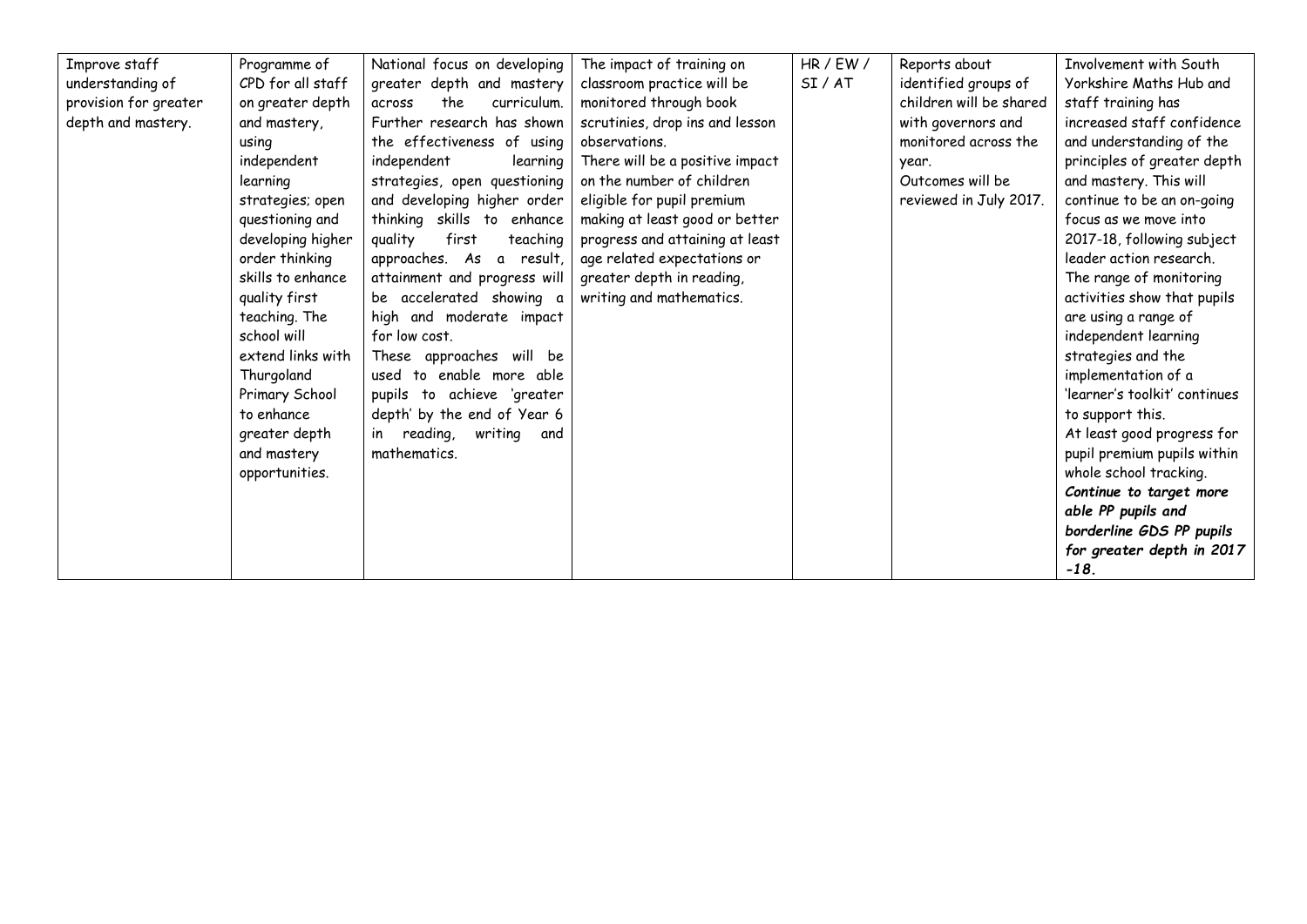| Close the attainment<br>gap between children<br>eligible for pupil<br>premium and other<br>pupils reading, writing<br>and maths | Additional small<br>group work<br>provided by<br>teachers /<br>teaching<br>assistants; one to<br>one and small<br>group precision<br>teaching. Regular<br>book events will<br>be held<br>throughout<br>school. | Short regular sessions<br>additional to quality first<br>teaching.<br>One to one and small group<br>precision teaching has been<br>evidenced to provide<br>moderate impact if planned<br>to complement quality first<br>teaching. | review  | Pupil progress meetings will<br>interventions<br>and<br>progress made.<br>Drop ins / lesson observations<br>will show impact on outcomes<br>for learners.<br>The children will confidently<br>discuss their learning and know<br>what they need to do in order<br>to improve. | PW / class<br>teachers | Termly pupil progress<br>meetings and data<br>analysis will be<br>reported to governors. | The use of the Educational<br>Psychologist to deliver<br>Precision Teaching for both<br>teachers and teaching<br>assistants has had a<br>positive impact on the<br>outcomes and progress of<br>pupil premium pupils within<br>whole school and individual<br>pupil tracking.<br>The use of this will<br>continue into 2017-18 in<br>addition to quality<br>first teaching. |  |  |
|---------------------------------------------------------------------------------------------------------------------------------|----------------------------------------------------------------------------------------------------------------------------------------------------------------------------------------------------------------|-----------------------------------------------------------------------------------------------------------------------------------------------------------------------------------------------------------------------------------|---------|-------------------------------------------------------------------------------------------------------------------------------------------------------------------------------------------------------------------------------------------------------------------------------|------------------------|------------------------------------------------------------------------------------------|----------------------------------------------------------------------------------------------------------------------------------------------------------------------------------------------------------------------------------------------------------------------------------------------------------------------------------------------------------------------------|--|--|
| Improved attendance<br>and punctuality of<br>pupils eligible for pupil<br>premium.                                              | Exciting whole<br>school theme<br>days and national<br>awareness events<br>will be planned.<br>Range of visits /<br>visitors to be<br>planned in line<br>with topics /<br>national<br>awareness days.          | Evidence of impact from<br>exciting, experiential<br>learning opportunities,<br>including outdoor learning.                                                                                                                       | carers. | Monitoring of attendance.<br>Half termly class newsletters<br>to be shared with parents /<br>On-going evaluations of events<br>- feedback from children<br>parents.<br>Involvement and support from<br>EWO - individual intervention<br>as required.                          | SI                     | On-going review of<br>attendance and<br>punctuality.<br>Termly reports to<br>governors.  | Positive feedback from<br>range of learning<br>opportunities.<br>Good overall attendance<br>2016-17.<br>Improving PP attendance.<br>Continue to monitor PP<br>attendance.                                                                                                                                                                                                  |  |  |
| Total budgeted cost: £1820                                                                                                      |                                                                                                                                                                                                                |                                                                                                                                                                                                                                   |         |                                                                                                                                                                                                                                                                               |                        |                                                                                          |                                                                                                                                                                                                                                                                                                                                                                            |  |  |
| i. Targeted support                                                                                                             |                                                                                                                                                                                                                |                                                                                                                                                                                                                                   |         |                                                                                                                                                                                                                                                                               |                        |                                                                                          |                                                                                                                                                                                                                                                                                                                                                                            |  |  |
| Desired outcome                                                                                                                 | Chosen<br>action/approach                                                                                                                                                                                      | What is the evidence and<br>rationale for this choice?                                                                                                                                                                            |         | How will you ensure it is<br>implemented well?                                                                                                                                                                                                                                | Staff lead             | When will you review<br>implementation?                                                  | Evaluation / lessons<br>learned.<br>Action/approach to<br>continue?                                                                                                                                                                                                                                                                                                        |  |  |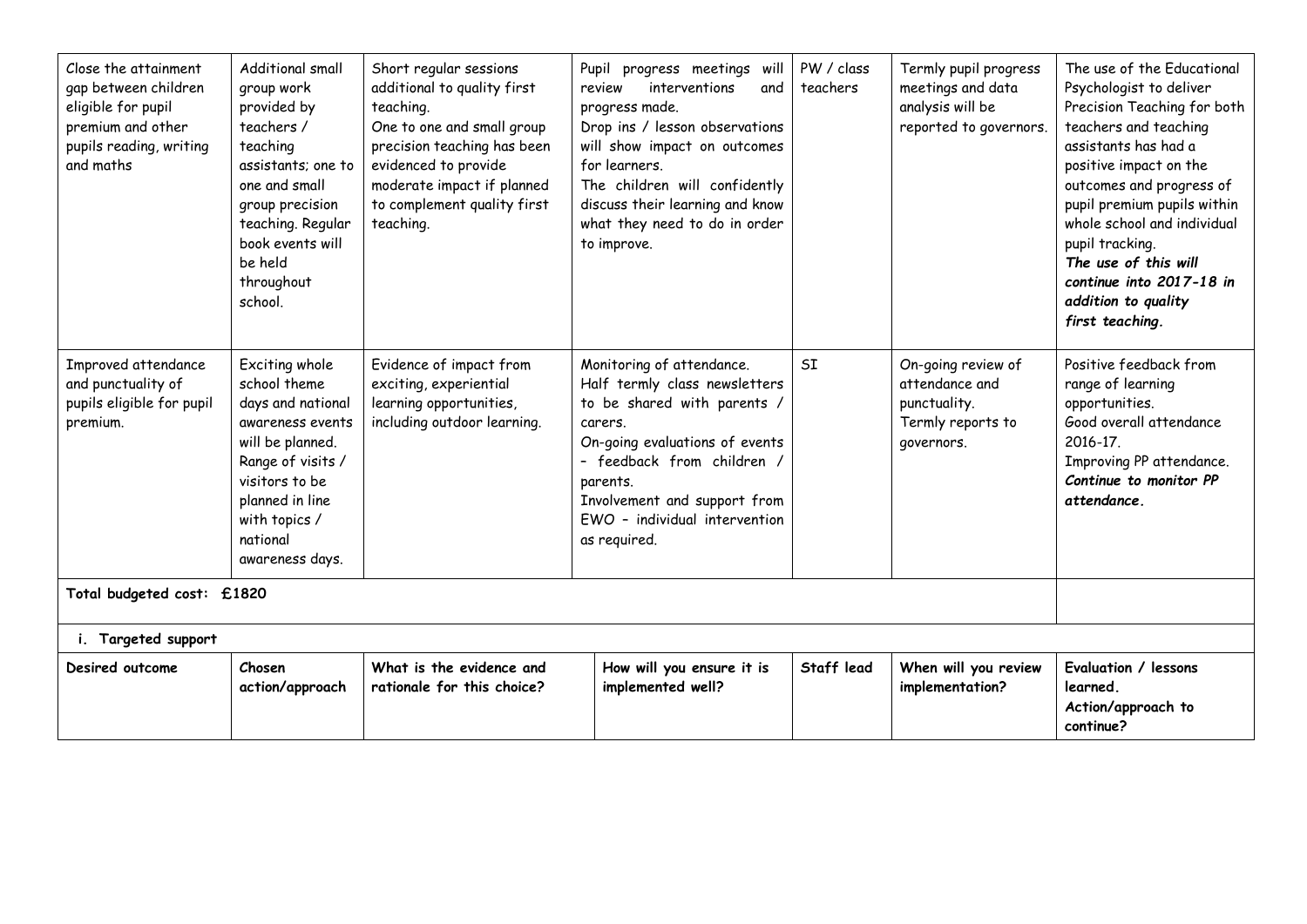| Ensure pupils with<br>SEN/D meet expected<br>progress targets in<br>reading, writing and<br>mathematics.<br>Ensure pupils with<br>additional needs meet<br>targets in support<br>plans. | Provide<br>additional<br>teaching<br>provision for<br>children with<br>SEND.<br>Additional<br>teaching<br>assistant<br>interventions and<br>one to one<br>support in<br>reading, writing                                                                                                             | Additional teaching and learning<br>opportunities from teachers and<br>teaching assistants demonstrate<br>moderate impact, particularly if<br>planned to complement quality<br>first teaching and when a<br>structured, time-limited<br>programme is used.                                                                                                    | Provision will be mapped<br>termly on a provision map.<br>Analysis of interventions.<br>Pupil attainment and<br>progress will be monitored<br>termly at pupil progress<br>meetings. | PW / SI | Assessment data will<br>be monitored to<br>ensure that progress<br>is made after each<br>intervention.<br>Support plans will be<br>reviewed each term.<br>Termly pupil progress<br>meetings. | Effective impact of<br>Precision teaching CPD for<br>teachers and teaching<br>assistants, through internal<br>tracking systems.<br>To continue next year.                                                                                           |  |
|-----------------------------------------------------------------------------------------------------------------------------------------------------------------------------------------|------------------------------------------------------------------------------------------------------------------------------------------------------------------------------------------------------------------------------------------------------------------------------------------------------|---------------------------------------------------------------------------------------------------------------------------------------------------------------------------------------------------------------------------------------------------------------------------------------------------------------------------------------------------------------|-------------------------------------------------------------------------------------------------------------------------------------------------------------------------------------|---------|----------------------------------------------------------------------------------------------------------------------------------------------------------------------------------------------|-----------------------------------------------------------------------------------------------------------------------------------------------------------------------------------------------------------------------------------------------------|--|
| Ensure targeted pupils<br>achieve age<br>expectations in reading,<br>writing and<br>mathematics.<br>Ensure targeted pupils<br>achieve greater depth<br>in writing and<br>mathematics.   | Additional<br>teaching and<br>learning<br>opportunities<br>including other<br>teachers'/<br>teaching<br>assistants'<br>support for PP<br>pupils to enable<br>one to one and<br>small group<br>tuition, including<br>additional<br>teaching and<br>learning<br>opportunities for<br>more able pupils. | Additional teaching and<br>learning opportunities from<br>teachers and teaching<br>assistants to demonstrate<br>moderate impact particularly if<br>planned to complement quality<br>first teaching and when a<br>structured, time-limited<br>programme is used. These<br>approaches will be used to<br>enable more able pupils to<br>achieve 'greater depth'. | Assessment of intervention<br>impact<br>Pupil attainment and<br>progress will be monitored<br>termly at pupil progress<br>meetings.                                                 | PW / SI | Monitoring through<br>book scrutiny, learning<br>walks and data<br>analysis. Pupil<br>progress meetings<br>held each term.                                                                   | In school tracking systems<br>show at least good or<br>better progress for PP<br>pupils. 100% of PP pupils<br>achieved expected<br>standard in phonics check.<br>Continue to focus on<br>attainment for PP pupils<br>on track for GDS next<br>year. |  |
| Total budgeted cost: £9,000                                                                                                                                                             |                                                                                                                                                                                                                                                                                                      |                                                                                                                                                                                                                                                                                                                                                               |                                                                                                                                                                                     |         |                                                                                                                                                                                              |                                                                                                                                                                                                                                                     |  |
| iii. Other approaches                                                                                                                                                                   |                                                                                                                                                                                                                                                                                                      |                                                                                                                                                                                                                                                                                                                                                               |                                                                                                                                                                                     |         |                                                                                                                                                                                              |                                                                                                                                                                                                                                                     |  |